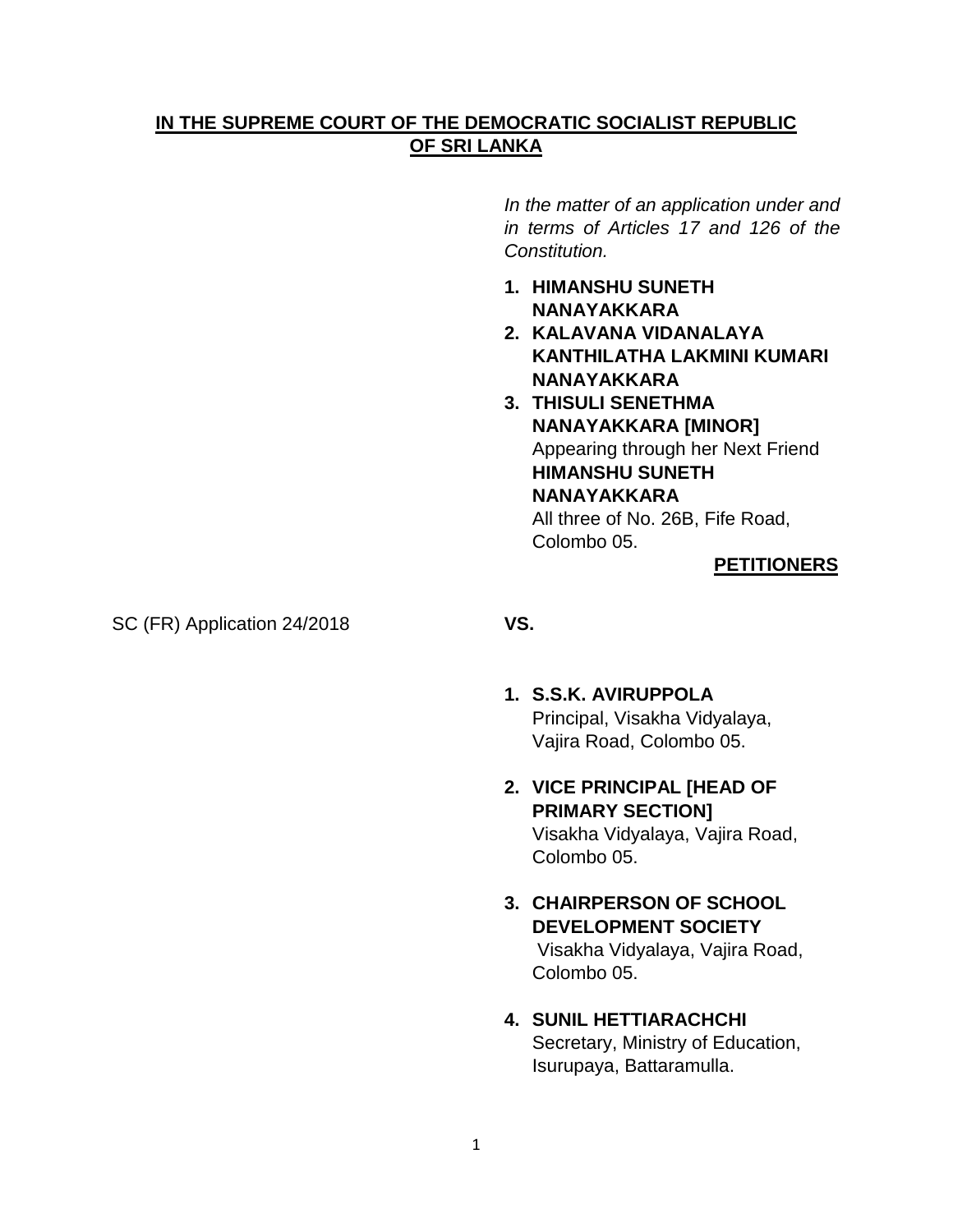- **5. DR. JAYANTHA WICKRAMANAYAKA** Director of Education, National Schools Branch, Ministry of Education, Isurupaya, Battaramulla.
- **6. L.M.D. DHARMASENA** Principal, Mahanama College, Colombo 03.
- **7. HON. ATTORNEY GENERAL** Attorney General's Department, Colombo 12.

## **RESPONDENTS**

| <b>BEFORE:</b>                       | Buwaneka Aluwihare, PC, J.<br>Prasanna Jayawardena, PC, J.<br>L.T.B. Dehideniya, J.                                  |
|--------------------------------------|----------------------------------------------------------------------------------------------------------------------|
| <b>COUNSEL:</b>                      | Dr. Sunil Cooray with Ms. Sithara Jayasundera for the<br>Petitioners.<br>Dr. Avanti Perera, SSC for the Respondents. |
| <b>ARGUED ON:</b>                    | 28th August 2018.                                                                                                    |
| <b>WRITTEN SUBMISSIONS</b><br>FILED: | By the Respondents, on 18th September 2018.<br>By the Petitioners, on 05th October 2018.                             |
| <b>DECIDED ON:</b>                   | 29th November 2018.                                                                                                  |

Prasanna Jayawardena, PC, J

The petitioners complain that the respondents' refusal to admit the  $3<sup>rd</sup>$  petitioner child to Visakha Vidyalaya at the beginning of this year [2018] violated their fundamental rights which are guaranteed by Article 12 (1) of the Constitution. Thus, the question to be decided is whether the 3<sup>rd</sup> petitioner child - who is a five year old girl - was entitled to be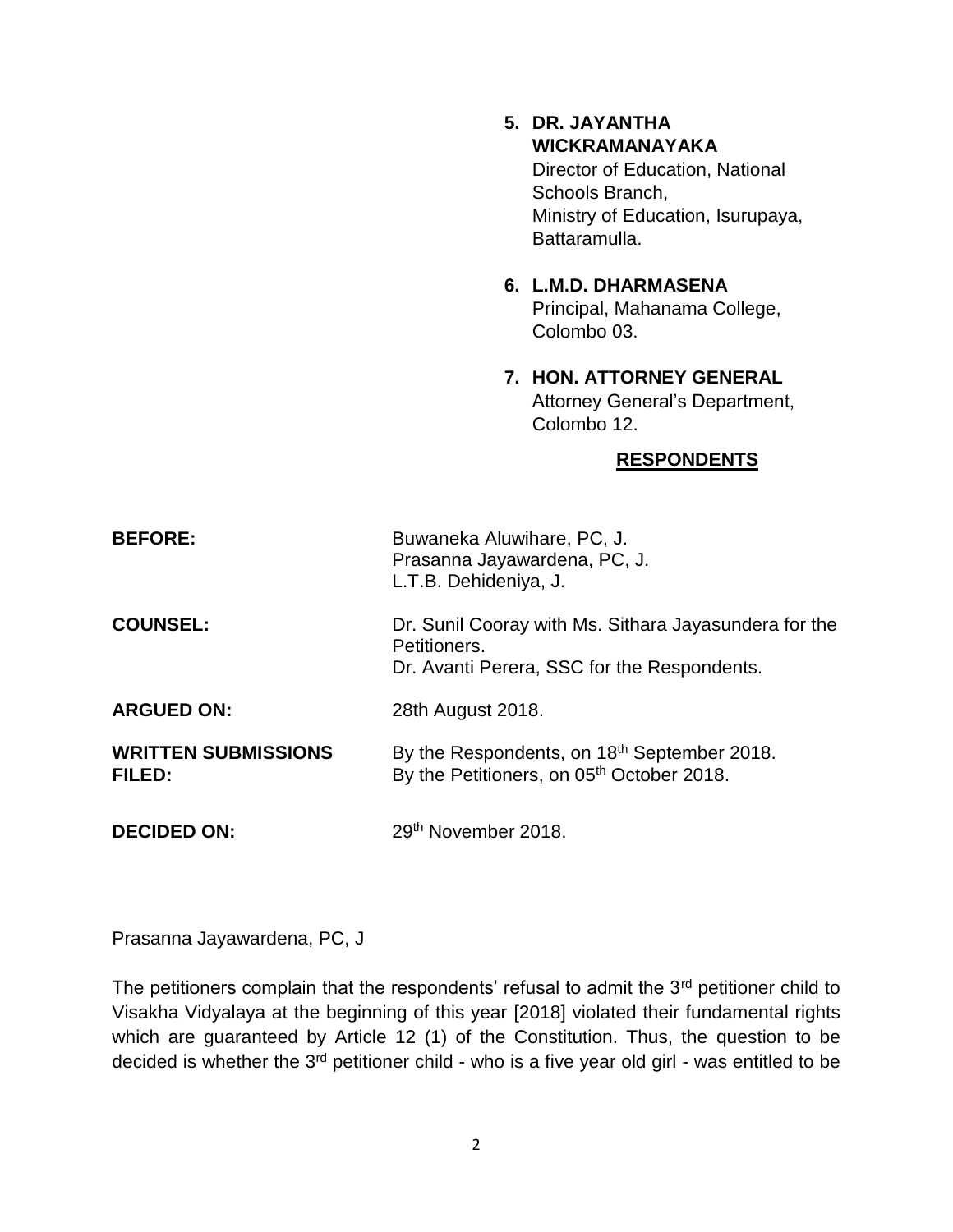admitted to the school in terms of the published criteria governing admission to Grade 1 of Government Schools.

The 1<sup>st</sup> and 2<sup>nd</sup> petitioners are the parents of the 3<sup>rd</sup> petitioner child.

The 1<sup>st</sup> respondent is the Principal of Visakha Vidyalaya. The  $2<sup>nd</sup>$  and  $3<sup>rd</sup>$  respondents are the Vice-Principal and Chairperson of the School Development Society of the school. The  $4<sup>th</sup>$  respondent is the Secretary to the Ministry of Education. The  $5<sup>th</sup>$ respondent is the Director of Education of National Schools. The 6<sup>th</sup> respondent is the Head of the Appeals Board constituted to hear appeals and objections arising from applications to admit children to Grade 1 of Visakha Vidyalaya in the year 2018. The 7<sup>th</sup> respondent is the Hon. Attorney General.

The petitioners filed this application by their petition dated  $17<sup>th</sup>$  January 2018. The documents marked "P1" to "P19" were annexed to the petition. On  $12<sup>th</sup>$  March 2018, the petitioners were granted leave to proceed under Article 12 (1) of the Constitution. The 1<sup>st</sup> respondent - the Principal of Visakha Vidyalaya - has filed her affidavit dated 28<sup>th</sup> May 2018 and produced the documents marked "1R1" to "1R5". The 1<sup>st</sup> and 2<sup>nd</sup> petitioners filed their counter affidavit dated 05<sup>th</sup> July 2018 and produced further documents marked "P20" to "P24".

In their petition, the petitioners state that they submitted the application dated  $17<sup>th</sup>$  June 2017 marked "P4" to the 1<sup>st</sup> respondent for admission of the  $3<sup>rd</sup>$  petitioner child to Visakha Vidyalaya in 2018. "P4" was despatched to the 1<sup>st</sup> respondent by registered post on 20<sup>th</sup> June 2017 as shown by the registered postal article receipt marked "P20".

The scheme of admission of children to Grade 1 of government schools in 2018 is set out in Circular No. 22/2017 dated 30<sup>th</sup> May 2017 issued by the Secretary to the Ministry of Education and filed with the petition marked "P5". This circular sets out the procedure to be followed when submitting, receiving, processing and deciding on applications for admission to Grade 1, and the marking schemes, criteria and standards to be applied when doing so.

The petitioners state that they applied to the school under the category of "Children of residents in close proximity to the school" since they reside in an apartment on the second floor of the multi-storied building bearing Assessment No. 26B, Fife Road, Colombo 05.

They state they had resided at these premises continuously from 01<sup>st</sup> June 2012 onwards and were residing there at the time they submitted the application marked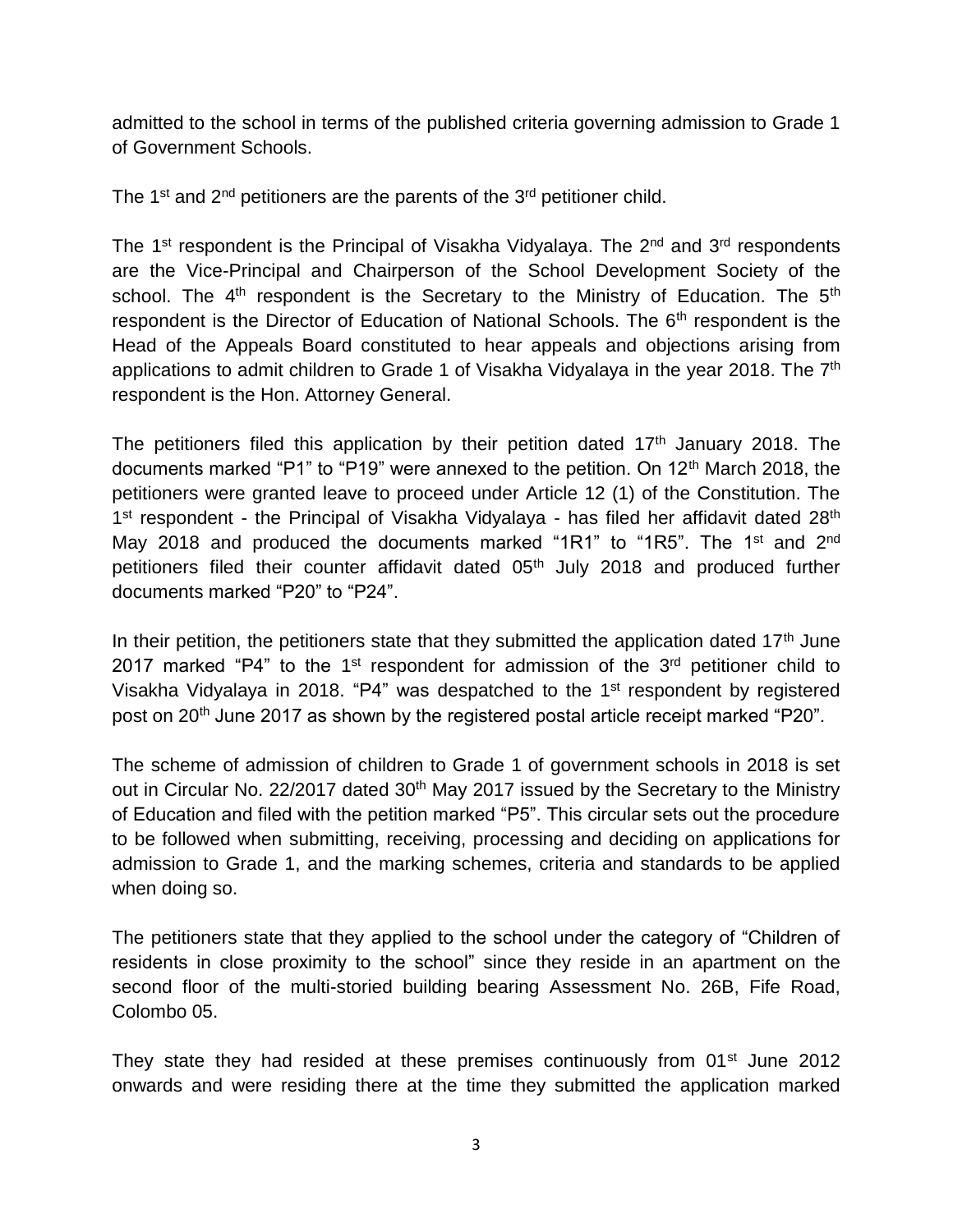"P4". The 1<sup>st</sup> petitioner had leased this residence for a two year period from 01<sup>st</sup> June 2012 to 31st May 2014, by deed of lease no. 1956, marked "P1". Thereafter, the lease was renewed for a further three year period from 01<sup>st</sup> June 2014 to 31<sup>st</sup> May 2017, by deed of lease no. 2273, is marked "P2". Finally, the lease was renewed for two more years from 01st June 2017 to 31st May 2019, by the *registered* deed of lease no. 2912 dated 06<sup>th</sup> May 2017, a copy of which is marked "P3a". As shown by the stamp placed by the Land Registry of Colombo on the deed of lease marked P3a", this deed of lease was duly registered on 16<sup>th</sup> June 2017.

When they submitted the application marked "P4", the petitioners annexed copies of the *registered* deeds of lease marked "P1" and "P2" which established that they had leased the premises continuously from  $01<sup>st</sup>$  June 2012 up to  $31<sup>st</sup>$  May 2017. It should be mentioned that, in accordance with the standard procedure set out in the circular marked "P5", original deeds which establish residence are not submitted along with the application. Instead, applicants are required to submit copies and then produce original deeds at the interview.

The petitioners state that, at the time they submitted their application to the 1<sup>st</sup> respondent, the original deed of lease no. 2912 [for the then current period] had been sent to the Land Registry for registration. Therefore, the petitioners had no alternative but to submit with their application a copy of this deed of lease, which had been certified by the Notary Public who attested the instrument. A copy of the deed of lease no. 2912 which was submitted along with "P4" is filed with the petition marked "P3b".

However, since the original deed of lease no. 2912 was at the Land Registry, the copy marked "P3b" submitted with application did not evidence that the deed of lease no. 2912 had been registered at the Land Registry However, here too, the petitioners expected that they will produce the original of the *registered* deed of lease no. 2912 at the interview since by the time the interviews are held in August or September that year, the original deed would have been returned to them by the Land Registry after it was registered.

The petitioners also submitted with their application marked "P4" several other documents marked "P6a" to "P6j".

The petitioners state that although their application was submitted within the specified time limit, they were not called for an interview. However, they were aware that other applicants residing in the neighbourhood of the petitioners' residence had been called. Further, the petitioners had also submitted applications for admission to Sirimavo Bandaranaike Vidyalaya and St. Paul's Girls' School at the same time they submitted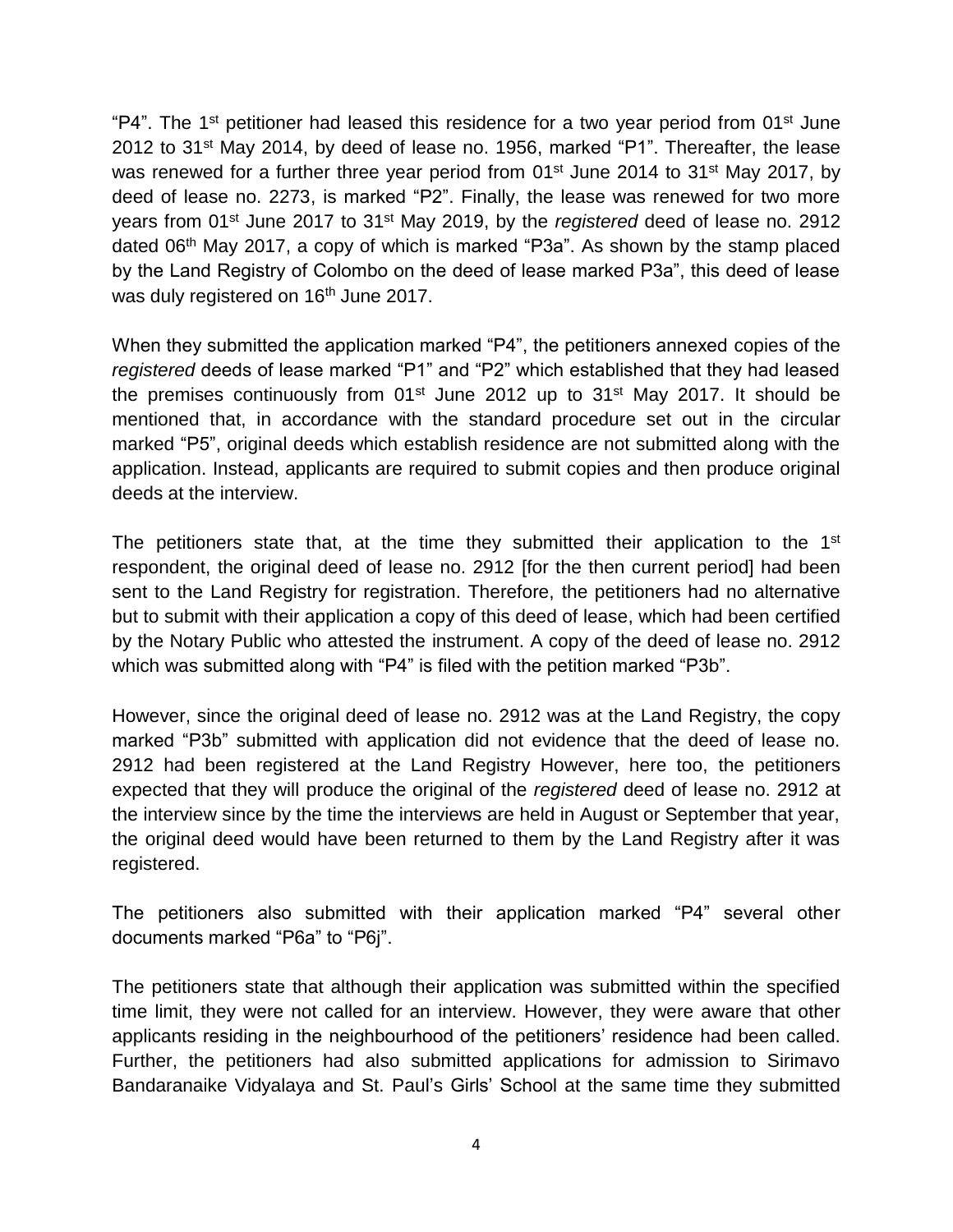the application marked "P4" to the  $1<sup>st</sup>$  respondent and had been called for interviews by these schools. It should be mentioned here that both these institutions are reputed National Schools located close to Visakha Vidyalaya.

In these circumstances the petitioners wrote the letter dated 09<sup>th</sup> July 2017 marked "P7a" to the 1<sup>st</sup> respondent [Principal, Visakha Vidyalaya] inquiring whether their application had not been received despite it being sent by registered post on 20<sup>th</sup> June 2017. Sometime later, the petitioners received a notice dated 14<sup>th</sup> August 2017 marked "P8" from the 1st respondent stating that their application for admission was rejected in terms of the circular marked "P5" due to the inadequacy of the documents submitted by the petitioners to establish residence ["පදිංචිය සනාථ කිරීමට අදාලව එවා ඇති ලේඛන අඩුපාඩු සහිත වීම*/* ප්රමාණවත් ලනාවීම*"*].

When the  $2<sup>nd</sup>$  petitioner sought to enter the school to ascertain why the documents submitted by them were inadequate, she was not permitted to enter. The security officers who were at the gate told her that she could make a written complaint in a log book which would be available at the gate within a few days. The  $2<sup>nd</sup>$  petitioner later made an entry in the log book stating that the petitioners had submitted copies of the deeds of lease and expected to produce the original deeds at the interview. She stated that the current deed of lease no. 2912 had been sent for registration at the time the application marked "P4" was submitted and, therefore, a certified copy of this deed of lease had been annexed to the application. She stated that the current deed of lease no. 2912 had been registered at the Land Registry on 16<sup>th</sup> June 2017. She went on to state that she now had the original *registered* deed of lease no. 2912 [*"*ලේ අනුව මා සතුව අඛණ්ඩව ලියාපදිංචි කරන ලද බදු ඔප්පු සහ අලනකුත් ලියවිලි මා සතුව ඇත*"*]. She requested that the petitioners be called for an interview. A photograph of this log entry is marked "P9b".

However, when the 2<sup>nd</sup> petitioner inspected the log book a few days later, she found that that an entry had been made in it by the school stating that, in terms of the circular marked "P5", only applicants who had submitted copies of a *registered* deed of lease to establish residence were eligible to be called for an interview ["චක්රලේඛයට අනුව ලියාපදිංචි බදු ඔප්පුවලට පමණක් සේුඛ පරීක්ෂණයට කැඳවීමට අවස්ථාව ඇති බව කරුණාලවන් දන්වමි"]. A photograph of this log entry is marked "P9a".

The 1<sup>st</sup> petitioner then wrote the letter dated  $11<sup>th</sup>$  September 2017 marked "P10" to the 1<sup>st</sup> respondent stating that the original *registered* deed of lease no. 2912 had been registered at the Land Registry on 16<sup>th</sup> June 2017 - *ie:* prior to the submission of the application marked "P4" by registered post. He stated that he had despatched the application by registered post on  $20<sup>th</sup>$  June 2017 without waiting to receive the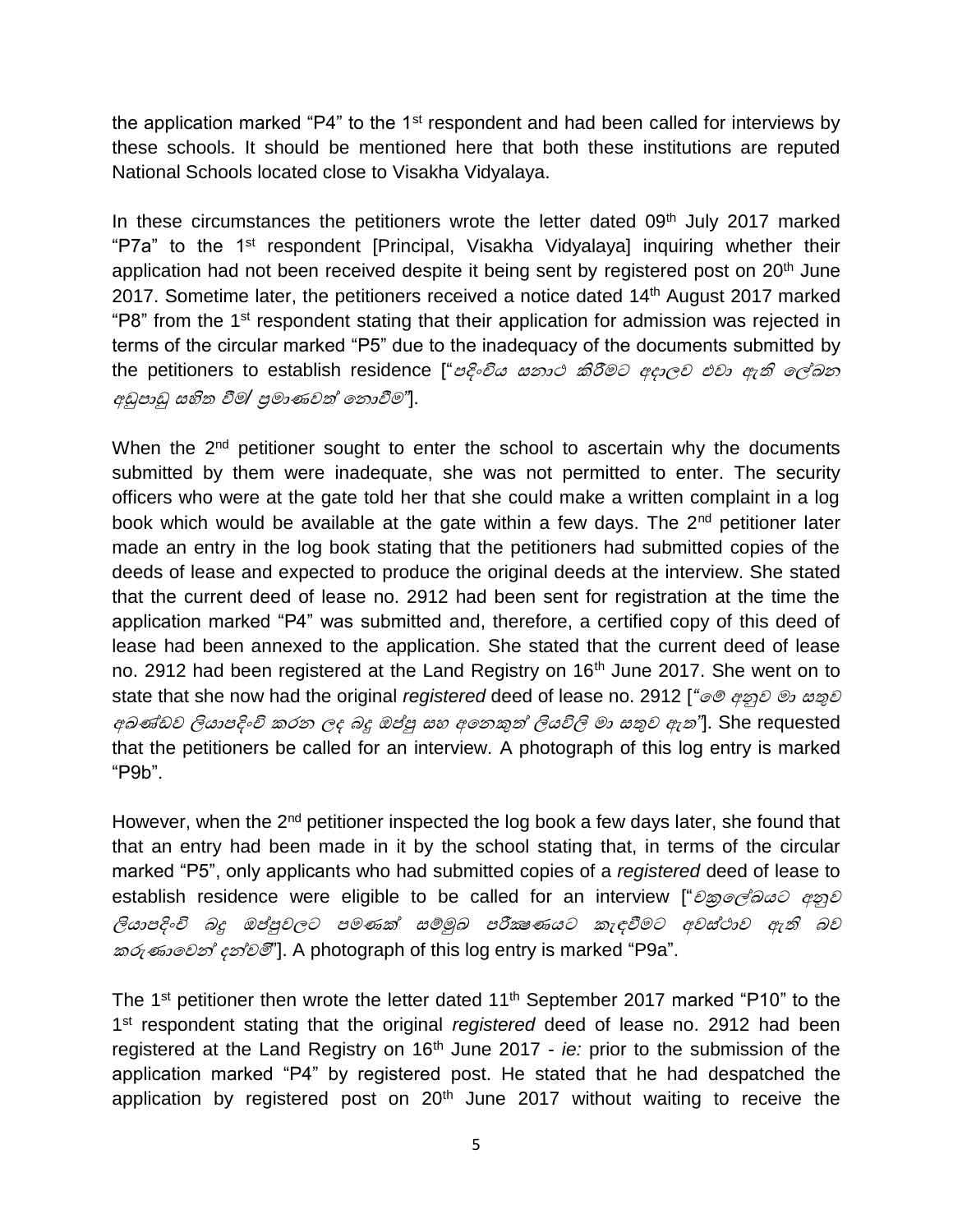*registered* deed of lease from the Land Registry because there was a postal strike in force and he was apprehensive of postal delays resulting in the application failing to reach the 1<sup>st</sup> respondent by the deadline [30<sup>th</sup> June 2015 in terms of clause 17 of "P5"]. He stated that, at the time the application marked "P4" was submitted, the deed of lease no. 2912 had been registered and was at the Land Registry.

The petitioners state that, on  $15<sup>th</sup>$  September 2017, they received a telephone call from the school requesting them to attend an interview on  $17<sup>th</sup>$  September 2017. On that day, only the 1<sup>st</sup> petitioner was permitted to enter an interview room. The 1<sup>st</sup> and 2<sup>nd</sup> respondent and a few other ladies were in that room. The 1<sup>st</sup> respondent informed him that the petitioners' application had been rejected because the criteria set out in circular marked "P5" did not permit the application to be considered. When the 1<sup>st</sup> petitioner tried to produce the original deeds of lease including the original *registered* deed of lease no. 2912, he was not permitted to do so and the 1st petitioner told him that *"there is no need to produce any documents"*. The petitioners aver that the 1st respondent *"did not clearly explain the "exact reason for the denial of their application"*.

Thereafter, the Temporary List and Provisional List of children selected for admission to Grade 1 of Visakha Vidyalaya in 2018 was published in terms of clause 9.3 of the circular marked "P5". The 3<sup>rd</sup> petitioner child was not named in the list. Therefore, the petitioners submitted the appeal dated  $20<sup>th</sup>$  November 2017 marked "P15" to the 1<sup>st</sup> respondent, in terms of clauses 10 and 11 of the circular marked "P5". The petitioners then received a notice dated 01<sup>st</sup> December 2017 marked "P19" summoning the petitioners for an inquiry into their appeal, to be held on 18<sup>th</sup> December 2017. It is seen that this notice stipulates that documents which were not produced at the interview cannot be produced at the inquiry into the appeal. [*"ඔබ විසින් මූල් සම්මූඛ පරීක්ෂණ* මණ්ඩලය ලවත ලබා දී ඇති ලේඛන ඇතුළත් ල ානුලේ අුණා ලනාමැති කිසිදු ආකාරලේ ලේඛනයක් ලේ අවස්ථාලේ දී සලකා ලනාබලන බව <sup>ද</sup> දන්වා සිටිමි*"*]. The petitioners attended the inquiry which was presided over by the  $6<sup>th</sup>$  respondent. The petitioners were informed that the Appeals Board cannot recommend that the petitioners' appeal be allowed.

Thereafter, the Final List of children selected for admission was published on 04<sup>th</sup> January 2018. The 3<sup>rd</sup> petitioner child was not named in the list. The petitioners state that the 'cut-off' mark for admission under the "Children of residents in close proximity to the school" category was 60 marks. The petitioners plead that they were entitled to receive 68.5 marks upon the documents they had submitted with the application [including the current deed of lease no. 2912] and that, therefore, the  $3<sup>rd</sup>$  petitioner child was entitled to be admitted to Grade 1 of Visakha Vidyalaya in 2018 under the "Children of residents in close proximity to the school" category.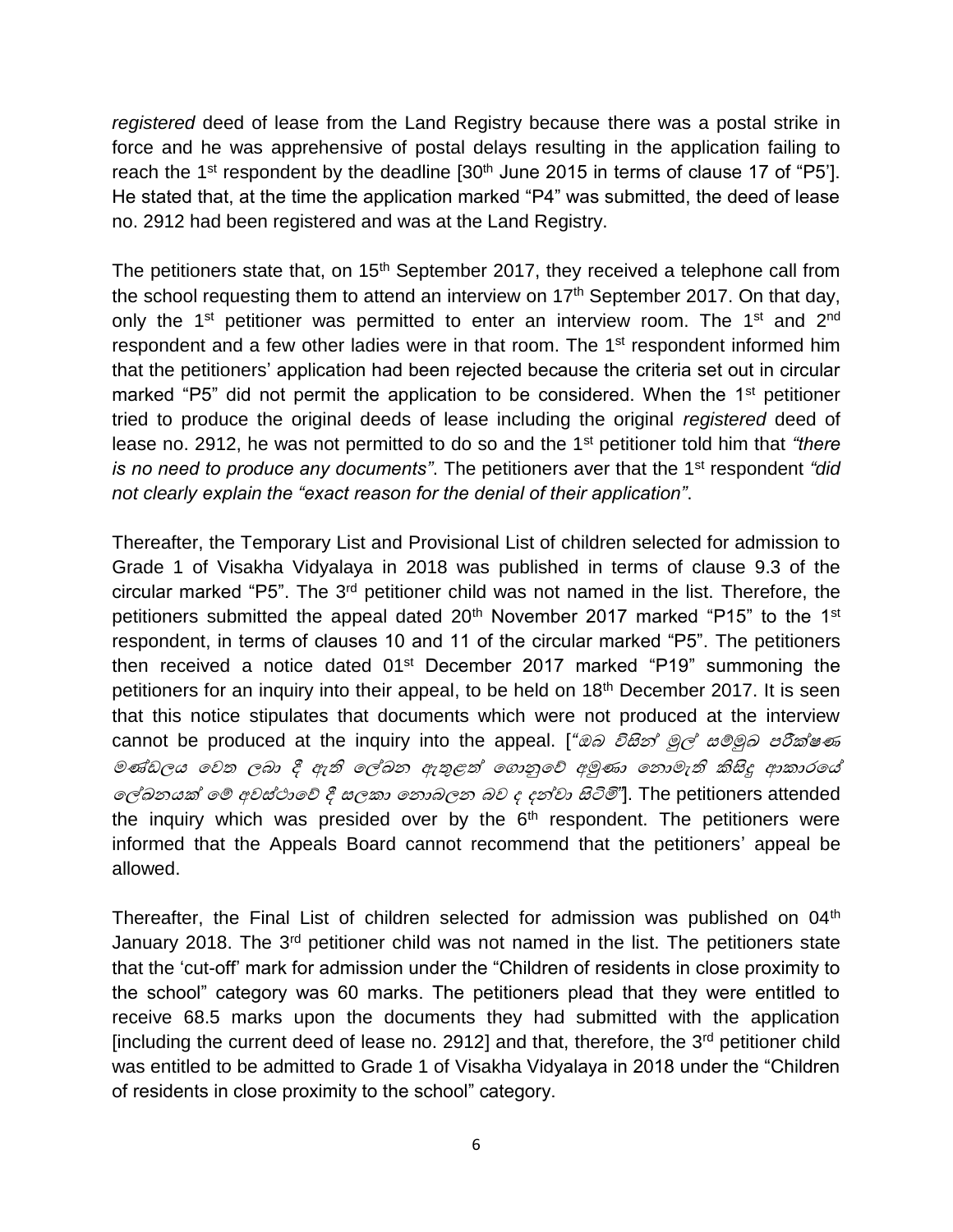They plead that the 1<sup>st</sup> respondent has acted arbitrarily, capriciously, and unreasonably and in a discriminating manner when she refused to admit the 3<sup>rd</sup> petitioner child to the school *and* refused to grant the petitioners an opportunity for a *"proper"* interview. They plead that, thereby, their fundamental rights under Article 12 (1) of the Constitution have been violated.

The 1<sup>st</sup> respondent [Principal of Visakha Vidyalaya] filed an affidavit along with the documents marked "1R1" to "1R5". She admitted receiving the petitioners' application marked "P4" on 21st June 2017 and admitted that the *registered* deeds of lease marked "P1" and "P2" and the *unregistered* deed of lease no. 2912 marked "P3b" were submitted with the application. The 1st respondent stated that, in terms of clause 7.2.2.1 (iii) of the Circular marked "P5", *"….. only registered lease agreements are admissible as documents in proof of residence under the Proximity Category. Such requirement was strictly and uniformly applied in respect of all applications received by the School.".* 

She also stated that the deed of lease no. 2912 marked "P3a" has been registered on 16<sup>th</sup> June 2017 as shown by the stamp placed by the Land Registry and went on to say that she *"believes"* the *registered* deed had been available with the petitioners at the time they submitted their application dated  $17<sup>th</sup>$  June 2017 marked "P4" and, therefore, the *registered* deed of lease no. 2912 *"could have been attached"* to the application. She averred that *"However, the petitioners failed to submit such lease agreement with their application and such failure to do so is entirely due to their own fault."*.

The 1<sup>st</sup> respondent pleaded that 710 applications were received to fill 83 positions under the "Children of residents in close proximity to the school" category. She stated that the school was *"compelled"* not to call the petitioners for an interview because *"the Petitioners did not submit a registered lease agreement to establish residence at the address from which the school admission application was made."*.

The 1<sup>st</sup> respondent pleaded that, in any event, the Companies Form 40 marked "P6i" submitted with the petitioners' application states that 1<sup>st</sup> petitioner's residential address was No. 10, Vijithapura, Thalangama South, Battaramulla while the letter dated 30<sup>th</sup> June 2016 marked "1R3" written to the 1<sup>st</sup> petitioner by the Ministry of Education is addressed to the  $1<sup>st</sup>$  petitioner at No. 444, D3,  $1/1$ , Lake Road, Akuregoda, Battaramulla. She averred that these two documents give rise to a *"serious doubt"* as to whether petitioners reside at the address stated in the school application - *ie:* in an apartment on the second floor of the multi-storied building bearing Assessment No. 26B, Fife Road, Colombo 05.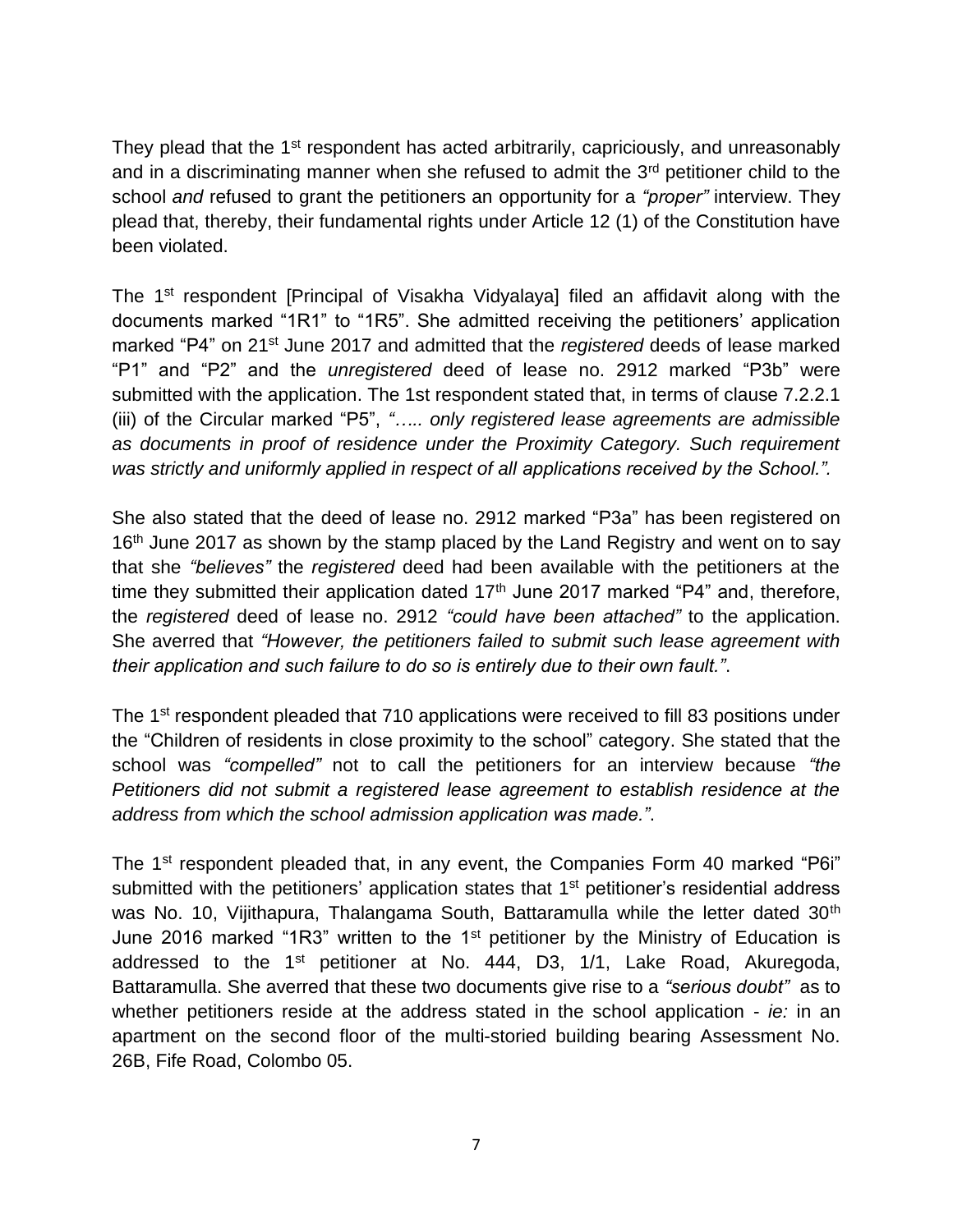The 1<sup>st</sup> respondent also pleaded that the fact of rejection of the petitioners' application and the reasons for the rejection were communicated to the petitioners by the notice dated 14th August 2017 letter marked "P8" and that, therefore, the present application to this Court is time barred.

The 1<sup>st</sup> respondent averred that, at the interview held on  $17<sup>th</sup>$  September 2017, the 1<sup>st</sup> petitioner submitted the *registered* deed of lease no. 2912 marked "P3a" which had not been submitted along with the petitioners' application marked "P4". She said the interview panel was chaired by her. She said the interview panel had examined "P3a" and noticed that the deed had been registered on  $16<sup>th</sup>$  June 2017 and informed the  $1<sup>st</sup>$ petitioner that, *"as such"*, the *registered* deed of lease no. 2912 should have been annexed to the application marked "P4".

The 1st respondent stated that the 1st petitioner was informed that the *registered* deed of lease no. 2912 marked "P3a" submitted at the interview held on 17<sup>th</sup> September 2017 could not be considered because only documents which had been submitted along with "P4" could be considered. She pleaded that the interview panel had acted in strict accordance with clause 9.1.5 of the circular marked "P5" which *"specifically provides that the re-evaluation should be done on the documents submitted with the original school admission application."*.

The 1<sup>st</sup> respondent averred that the 'cut off' marks for the "Children of residents in close proximity to the school" category was 61 marks. She stated that, as set out in the reevaluation form marked "1R4", the petitioner were entitled to only 57.1 marks. Therefore, the petitioners' application had to be rejected. The Appeals Board had confirmed this position when it considered the petitioners' appeal.

The 1<sup>st</sup> respondent pleaded that she and the school had acted in strict accordance with the circular marked "P5" and the law and denied any violation of the petitioners' rights guaranteed under Article 12(1) of the Constitution.

In their counter affidavit, the  $1<sup>st</sup>$  and  $2<sup>nd</sup>$  petitioners stated that the current deed of lease no. 2912 marked "P3a" had been registered at the Land Registry on 16<sup>th</sup> June 2017 and, thereafter, the related entry had been made in the folios of the Land Registry on  $17<sup>th</sup>$  June 2017, as shown in the Extract from the folios of the Land Registry marked "P21"*.* They said that the *registered* deed of lease was not in their possession when they posted their application dated  $17<sup>th</sup>$  June 2017 marked "P4". The  $1<sup>st</sup>$  and  $2<sup>nd</sup>$ petitioners also stated that the address mentioned stated in the Companies Form 40 marked "P6i" is the address of the 1<sup>st</sup> petitioner's Company which is named in that document, at the time the company was first registered. He went on to state that the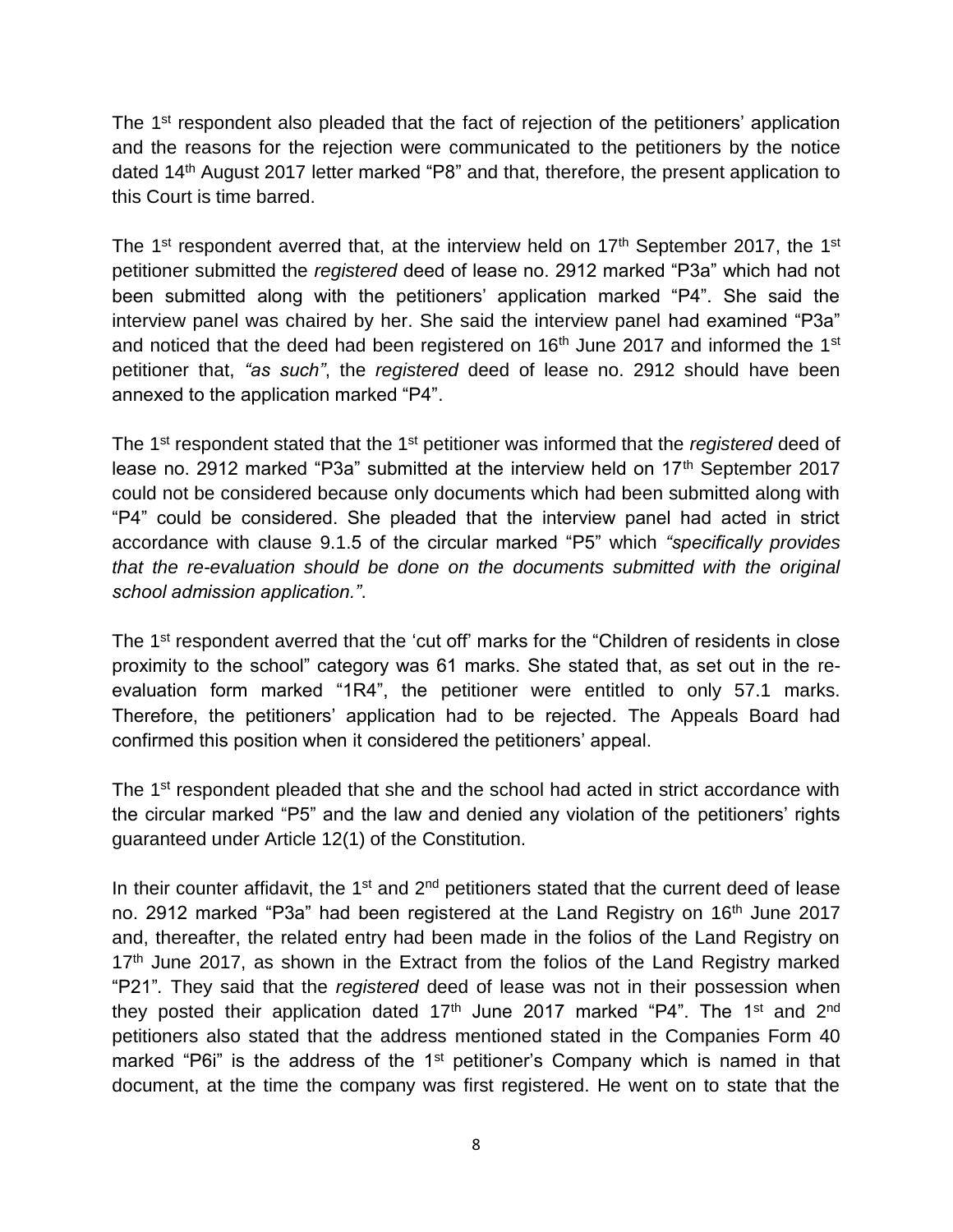address stated in the letter marked "1R3" is the new address of the same Company. In this connection, the 1<sup>st</sup> petitioner also produced, marked "P22", copies of telephone bills sent to the Company at that address.

Having set out the positions taken by the parties, I will now examine whether the refusal of the petitioners' application constituted a violation of their fundamental rights guaranteed by Article 12 (1) of the Constitution.

In this regard, as I observed recently [in SC FR 412/2016 decided on 31<sup>st</sup> October 2018 with His Lordship, the Chief Justice and Justice Priyantha Jayawardena, PC agreeing], the complexity of the task which the circular marked "P5" seeks to accomplish must be recognized and this Court, in the exercise of our fundamental rights jurisdiction, would be inclined to question the provisions of such a circular only where the provisions are manifestly inadequate, unreasonable, arbitrary or unfair and, I would add, provided there has been no delay. Further, being well aware of the onerous nature of the task faced by officers who implement the provisions of such circulars and are called upon to balance the rights of a large number of applicants while applying the provisions of the circulars, this Court would be inclined to intervene and exercise of our fundamental rights jurisdiction only where the provisions of the circular have been ignored, violated, misapplied or misinterpreted or where there has been an abuse of process or a mistake which prejudices a child, or other similar grounds. In my view, the present application should be considered from that perspective.

When doing so, it is first necessary to examine clause 7.2.2.1 (iii) of "P5" since the 1<sup>st</sup> respondent's position is that the petitioners' application had to be refused when the provisions of that clause were applied. Thus, the 1<sup>st</sup> respondent has stated that the *unregistered* deed of lease no. 2912 marked "P3b" was not considered by the school because clause 7.2.2.1 (iii) stipulates that, where an application is made under the "Children of residents in close proximity to the school" category by an applicant who resides in leased premises, a *registered* deed of lease must be submitted with the application.

Clause 7.2.2.1 [including clause 7.2.2.1 (iii)] states, *inter alia*:

"පදිංචියට අදාළ හිමිකම තහවුරු කරන ලේඛන ලෙස පහත ලේඛන පිළිගැලේ :-

- $\checkmark$  සින්නක්කර ඔප්පු
- $\checkmark$  තෑගි ඔප්පු

✓ ……….. (i)……… (ii)……...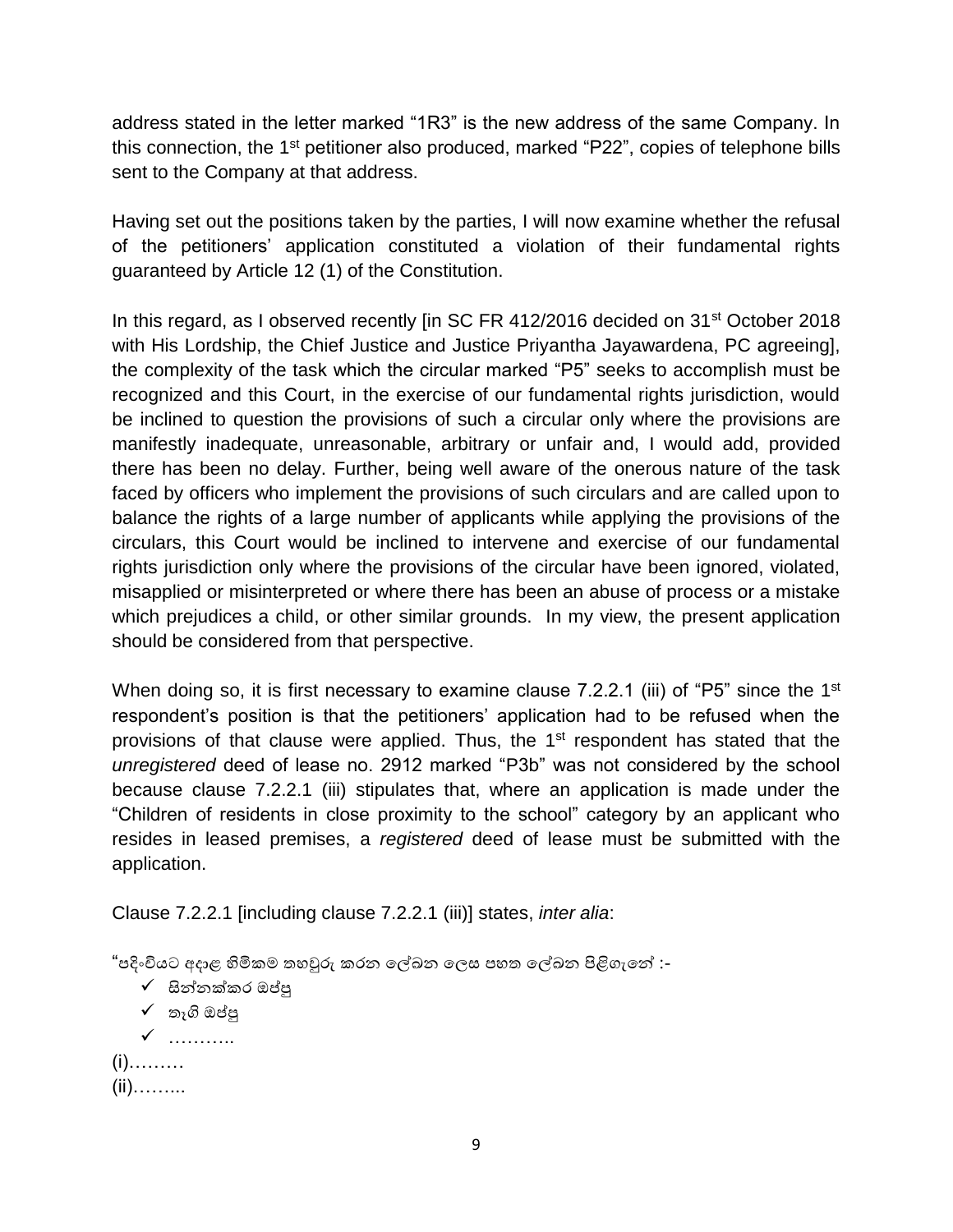(iii) ලියාපදිංචි බදූ ඔප්පු (අවශා<sup>පු</sup> වන්නේ නම් බදූ දීමනාකරුගේ අයිතිය සම්බන්ධව පත් ඉරු මහින් සනාථ කළ යුතුය.) ………".

It is evident that the specification in clause 7.2.2.1 (iii) that a *registered* deed of lease must be submitted to establish residence in a leased premise is an attempt to introduce a safeguard which deters the execution of bogus leases to found applications for admission to Grade 1 of schools under the "Children of residents in close proximity to the school" category. That is because the requirement of registration of a deed of lease makes it possible to subsequently ascertain, where considered necessary, whether there are concurrent leases of the very same premises - *ie:* an examination of the folios at the Land Registry will reveal whether there is another registered deed of lease which is concurrent with the deed of lease which founds the application. While the requirement of registration of a deed of lease may not be a foolproof method of eliminating bogus deeds of lease, it serves a useful purpose at the preliminary stage of determining the applications which are eligible for consideration when preparing the list of applicants to be interviewed. Thus, the requirement of a registered deed of lease in clause 7.2.2.1 (iii) is *ex facie* reasonable.

Next, it is necessary to examine whether the 1<sup>st</sup> to 3<sup>rd</sup> and  $6<sup>th</sup>$  respondents have ignored, violated, misapplied or misinterpreted the provisions of "P5" or whether there has been an abuse of process or mistake which prejudiced the  $3<sup>rd</sup>$  petitioner child when these respondents refused the petitioners' application and appeal.

When doing so, it is necessary to keep in mind that clause 7.2.2 read with clause 7.2.2.1(iii) states that, in such cases, the submission of acceptable *registered* deeds of lease with the application will entitle the petitioners to six marks if these instruments establish that the petitioners have resided at the premises bearing Assessment No. 26B, Fife Road, Colombo 05 for a continuous period of five years or more prior to  $30<sup>th</sup>$ June 2017.

The 1st respondent has made it clear that there was no difficulty in *prima facie* accepting the validity of the deeds of lease marked "P1" and "P2" which established residence at the leased premises from 01<sup>st</sup> June 2012 to 31<sup>st</sup> May 2017 - *ie:* a period of five years. However, the petitioners were denied any marks on account of the submission of lease agreements marked "P1" and "P2" because the deed of lease no. 2912 dated 06<sup>th</sup> May 2017 marked "P3b" - which is the copy of the current deed of lease covering the period when the application was submitted - *was unregistered*.

Thus, it is clear that, if the current deed of lease no. 2912 was taken into account, the petitioners would have received a further six marks if the petitioners had been called for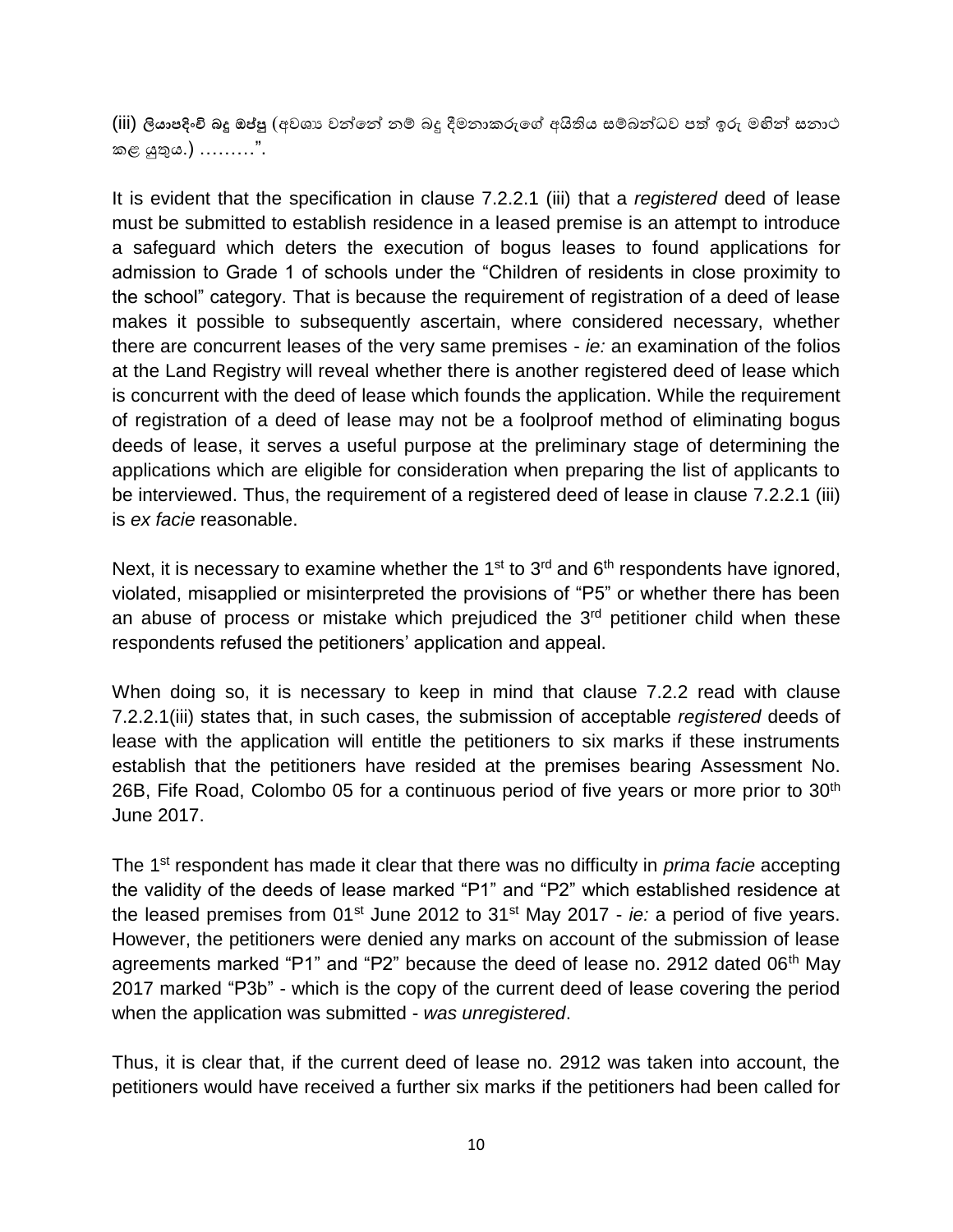an interview and produced the registered deeds of lease marked "P1" and "P2" *and* the *registered* deed of lease no. 2912 marked "P3a" at the interview.

The 1<sup>st</sup> respondent has stated that the petitioners were entitled to receive only 57.1 marks on the basis of the documents they submitted without taking *any* of the deeds of lease into account. Thus, if the three deeds of lease were taken into account, the petitioners would have received a further six marks and ended up with 63.1 marks.

The 1<sup>st</sup> respondent has stated that the 'cut off' mark was 61. Therefore, the conclusion has to be that if these three deeds of lease marked "P1", "P2" and "P3a" were considered, the 3rd petitioner child would have been entitled to be admitted to Grade 1 of Visakha Vidyalaya in 2018.

There is no dispute that the  $1<sup>st</sup>$  to  $3<sup>rd</sup>$  respondents initially rejected the petitioners' application and did not call them for an interview solely because the current deed of lease no. 2912 marked "P3b" submitted with the application marked "P4" did not establish that the deed of lease had been registered *at the time of* the submission of the application.

It seems to me that the  $1<sup>st</sup>$  to  $3<sup>rd</sup>$  respondents acted correctly when they did so because there is nothing on the face of the *unregistered* deed of lease no. 2912 marked "P3b" submitted with the application which established that the said current deed of lease was pending registration at the time the application was submitted. In these circumstances, the 1<sup>st</sup> to 3<sup>rd</sup> respondents cannot be faulted for acting in terms of clause 7.2.1.1 (iii) and sending the notice marked "P8" informing the petitioners that their application had been rejected due to the inadequacy of the documents submitted to establish residence.

However, when the petitioners received the notice marked "P8", they made the entry marked "P9b" in the log book and wrote the letter dated 11<sup>th</sup> September 2017 marked "P10" informing the  $1<sup>st</sup>$  to  $3<sup>rd</sup>$  respondents that the current deed of lease no. 2912 had been sent for registration at the time of the application was submitted and that the petitioners now have the original *registered* deed of lease no. 2912 and are able to produce it at the interview. The petitioners also explained that they had despatched the application by registered post on  $20<sup>th</sup>$  June 2017 without waiting to receive the *registered* deed of lease from the Land Registry because they were apprehensive of delays in the post resulting in the application failing to reach the  $1<sup>st</sup>$  respondent within the time limit. Upon receipt of "P10", the  $1<sup>st</sup>$  to  $3<sup>rd</sup>$  respondents have summoned the petitioners to attend an interview which was held on 17<sup>th</sup> September 2017.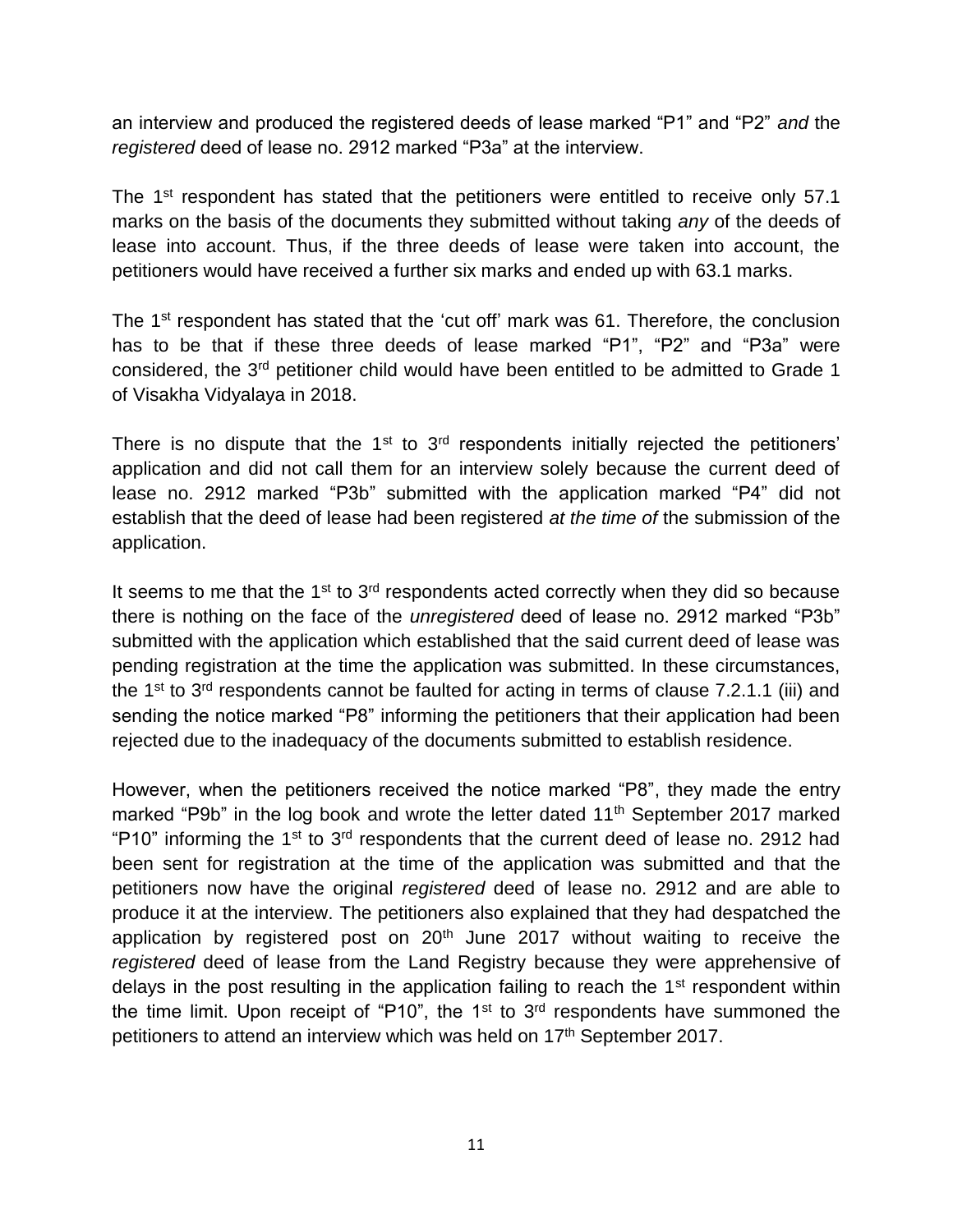It is plain to see that the petitioners were summoned for an re-evaluation interview to be held on 17<sup>th</sup> September 2017 in terms of clauses 9.1.5 and 9.1.6 of the circular marked "P5" which provide applicants whose applications are rejected with an opportunity to obtain a re-evaluation interview to demonstrate the basis on which they have made their application and establish their claims to an interview.

Thus, clauses 9.1.5 and 9.1.6 state:

"9.1.5 සුදුසුකම් තිබියදීත් තම දරුවාගේ ඉල්ලුම්පතුය සිව් ගුණයට නොගෙන පුතික්*ලෂ්ප* වී ඇත්නම් පමණක් අදාල ලිපි ලේඛන (පෙර අයදුම්ප<u>ත</u>ුය සමග ඉදිරිපත් කරන ලද ලේඛන පමණක්*)* සහිත <sup>ව</sup> නැවත ඉේුේපත්රයක් හා ලකුණු සනාථ කිරීම සඳහා තර්කානුකුල <sup>ව</sup> ඉදරිපත් කරන තොරතුරු ඇතුළත් ඉල්ලීමක් පුතික්ලෂ්පිත ලිපියේ පිටපතක් සමග එම පාසලේ විදුහල්පති ලවත ඉදරිපත් කළ හැකි <sup>ය</sup>*...*

*9.1.6* සේුඛ පරීක්ෂණ මණ්ඩලය විසින් සේුඛ පරීක්ෂණය පවත්වන අතරතුර එලස් ඉදරිපත් කරන ලද පැමිණිලි සේුඛ පරීක්ෂණය අවසන් වීමට සතියකට ලපර ලහෝ සලකා බලා සුදුසුකේ ලබන අයදුේකරුවන් සේුඛ පරීක්ෂණයට කැඳවිය යුතු අතර*,* නැවතත් ප්රතික්ලෂ්ප වන පැමිණිලිකරුවන් ලවත <sup>ඒ</sup> බව ලිපියකින් දැනුේ දය යුතුය*.* ලේ සේබන්ධ අදාළ ලේඛන <sup>ද</sup> තබා <sup>ත</sup> යුතුය*."*

However, when the petitioners sought to produce the original *registered* deed of lease marked "P3a" at the re-evaluation interview held on 17<sup>th</sup> September 2017, the 1<sup>st</sup> to 3rd respondents refused to consider the original *registered* deed of lease no. 2912 marked "P3a". The 1<sup>st</sup> respondent has stated in her affidavit that the 1<sup>st</sup> to 3<sup>rd</sup> respondents refused to consider the original *registered* deed of lease no. 2912 marked "P3a" because they were of the view that the words *"(*ලපර අයදුේපත්රය සම ඉදරිපත් කරන ලද ලේඛන පමණක්)*"* in clause 9.1.5 of the circular marked "P5" prohibits them from considering the original *registered* deed of lease marked "P3a". This leads to the conclusion that the 1st to 3rd respondents regarded the original *registered* deed of lease no. 2912 marked "P3a" as amounting to a "*new*" document which was not submitted along with the petitioners' application and is, therefore, prohibited by clause 9.1.5.

However, the 1st to 3rd respondents have failed to realise that the original *registered* deed of lease no. 2912 marked "P3a" which the petitioners sought to produce at the interview held on 17th September 2017 was *not* a new document. Instead, it is the very same document as the *unregistered* copy marked "P3b" submitted along with the application other than for the fact that "P3a" bears a stamp establishing that the deed of lease has been registered at the Land Registry on  $16<sup>th</sup>$  June 2017. The 1<sup>st</sup> to 3<sup>rd</sup> respondents failed to realise that a mere glance at the original *registered* deed of lease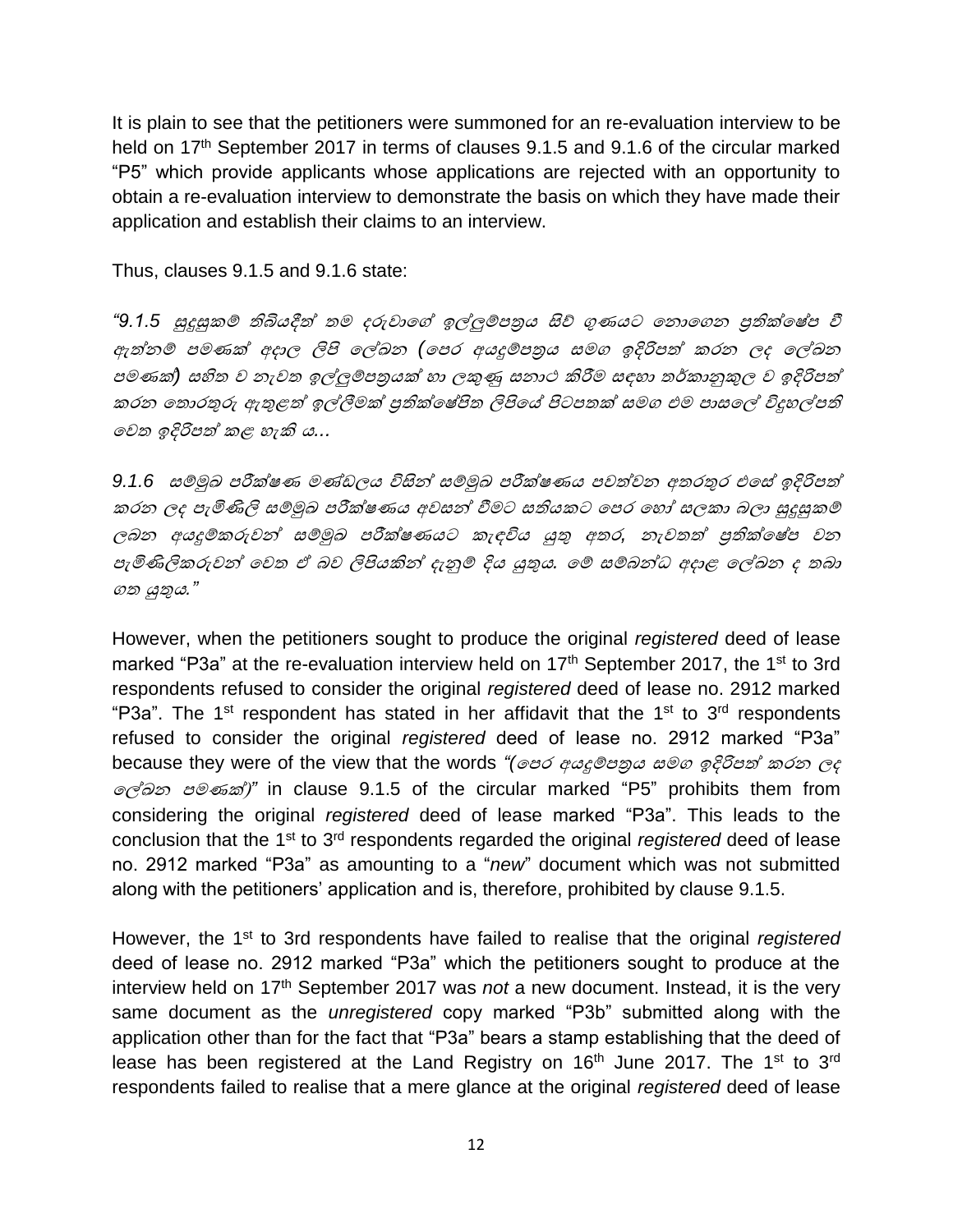no. 2912 marked "P3a" would have shown that it was identical to the *unregistered* copy marked "P3b" submitted with the application other than for the presence of this stamp. The 1<sup>st</sup> to 3<sup>rd</sup> respondents have failed to realise that the placing of this stamp does not make "P3a" a *"new"* document but only shows that the deed of lease which [as clearly stated in "P9a" and "P10"] was registered on 16<sup>th</sup> June 2017 and was at the Land Registry at the time the application was submitted.

Thus, the 1<sup>st</sup> to 3<sup>rd</sup> respondents erred gravely and acted arbitrarily and unreasonably when they took the view that they were prohibited from considering the *registered* deed of lease no. 2912 marked "P3a" at the re-evaluation interview held on 17<sup>th</sup> September 2017.

Further, the  $1<sup>st</sup>$  to  $3<sup>rd</sup>$  respondents have failed to comprehend that the particular circumstances in which the petitioners stated they were placed - *ie:* the availability of only an *unregistered* deed of lease no. 2912 at the time of submission of the application because the deed of lease was at the Land Registry - made it impossible for the petitioners to annex a copy of the *registered* deed of lease at the time they submitted their application marked "P4". Thus, the  $1<sup>st</sup>$  to  $3<sup>rd</sup>$  respondents have failed to apply the common sense and equity reflected in the maxim *nemo tenetur ad impossibile* - *ie:* no one is bound to perform an impossibility. That omission on the part of the 1<sup>st</sup> to 3<sup>rd</sup> respondents was arbitrary and unreasonable and caused grave prejudice to the petitioners.

The 1st to 3rd respondents have also overlooked the fact that the previous *registered* deeds of lease marked "P1" and "P2" together with the several other documents submitted along with the application marked "P4" constituted clear evidence that the petitioners resided at the premises from 01<sup>st</sup> June 2012 onwards and that, in this background, the high probability was that deed of lease no. 2912 had, in fact, been sent for registration at the time the petitioners submitted their application. The 1<sup>st</sup> to 3<sup>rd</sup> respondents failed to realise that, in the particular circumstances of this case, the petitioners should be given an opportunity at the re-evaluation interview held on 17<sup>th</sup> September 2017 in terms of clauses 9.1.5 and 9.1.6 of the circular marked "P5", to produce all the originals of the documents submitted with their application including the original *registered* deed of lease no. 2912 marked "P3a".

It also has to be noted that clause 6.2.6. of the circular marked "P5" placed a duty upon the  $1<sup>st</sup>$  to  $3<sup>rd</sup>$  respondents to analyse and correctly understand the provisions of "P5" and reach an appropriate and correct decision after considering all the factors relevant the petitioners' application. In this regard, clause 6.2.6. stipulates *"*පළුවන ලර්ණියට ළමයින් ඇතුළත් කිරීම සඳහා පත් කරන සේුඛ පරීක්ෂණ මණ්ඩලයට ළමයින් ලතෝරා ැනීමට අදාල <sup>ව</sup>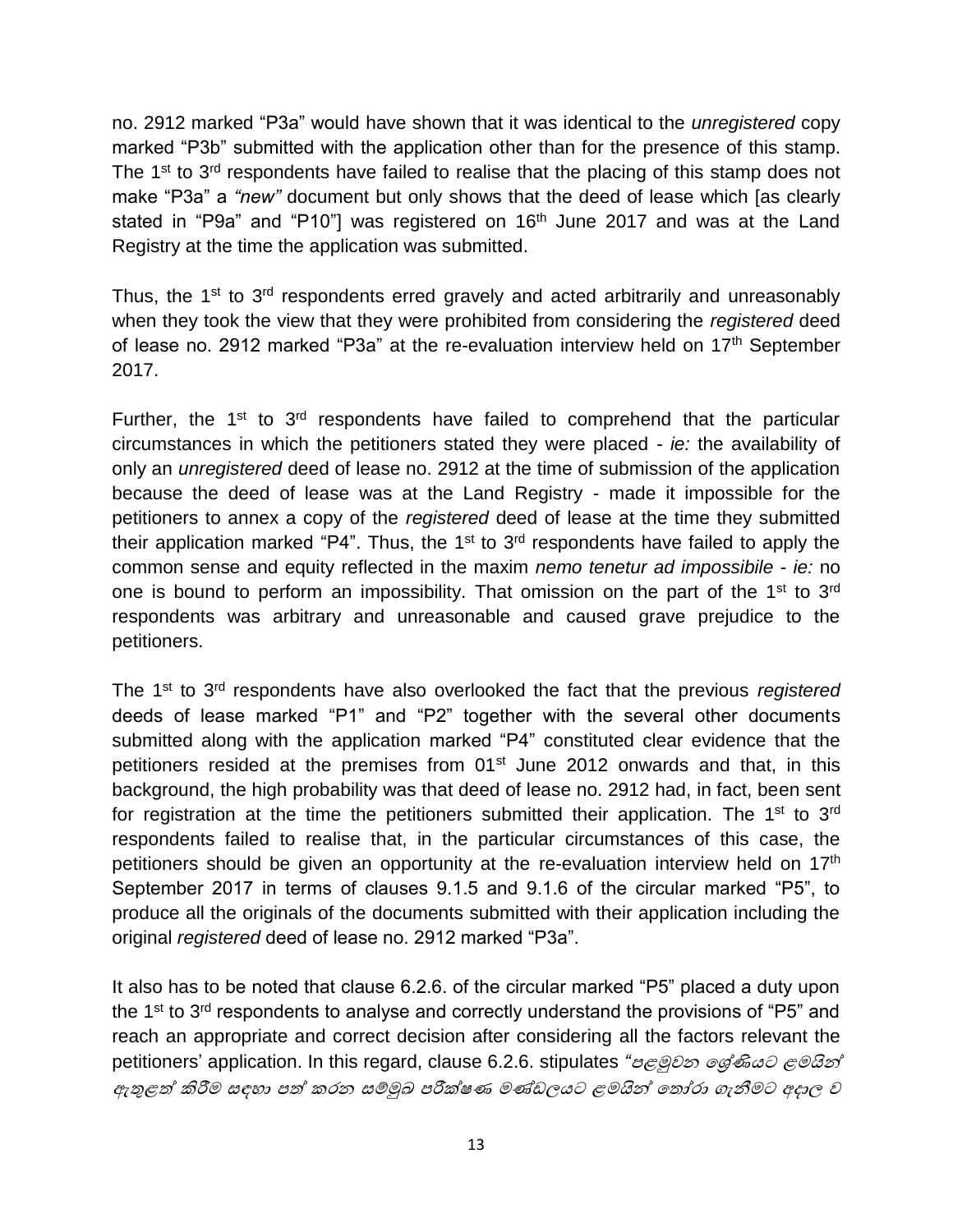සියුම සාධක සලකා බලා සුදුසු පරිද තීරණ ල න ක්රියාත්මක කිරීලේ බලතල හිමි ලේ*.* එහි දී ලබා දී ඇති චකුලේඛ විධිවිධානවලට අනුකූල වන පරිදි තෝරා ගැනීමේ කටයුතු කර ගෙන යා යුතු අතර*,* චක්රලේඛලේ සඳහන් කරුණු පිලිබඳ විග්රහ කර ැනීමද*,* ලතෝරා ැනීලේ ැටු පිලිබඳ තීරණ ැනීමද සේුඛ පරීක්ෂණ මණ්ඩලලේ ව කීම ලේ*.* ලමලස් නු ලබන තීරණ හා විග්රහ කිරීම පිළිබඳ <sup>ව</sup> සේුඛ පරීක්ෂණ මණ්ඩලලේ සභාපති විසින් ලකටිලයන් ලලාේ සටහන් තැබිය යුතු අතර*,* ලවන <sup>ම</sup> ලපාතක වාර්තා කර අවශ්ය අවස්ථාවල දී ඉදරිපත් කිරීම පිණිස සුරක්ිත <sup>ව</sup> තබා ත යුතු <sup>ය</sup>*."*.

Thus, clause 6.2.6 vested the 1<sup>st</sup> to  $3<sup>rd</sup>$  respondents with ample authority and, in fact, a duty to adopt a common sense approach when they were faced with the unusual and, perhaps, unique problem presented by petitioners' application. However, instead of exercising that authority and duly performing that duty, the  $1<sup>st</sup>$  to  $3<sup>rd</sup>$  respondents appear to have acted mechanically when they refused to even consider the *registered* deed of lease no. 2912 marked "P3a" when the petitioners sought to produce it at the re-evaluation interview held on 17<sup>th</sup> September 2017. Thereby, the 1<sup>st</sup> to 3<sup>rd</sup> respondents failed to understand the purpose and effect of the provisions of clause 7.2.2.1 (iii) read with clauses  $9.1.5$  and  $6.2.6$  of the circular marked "P5". The 1<sup>st</sup> to 3<sup>rd</sup> respondents failed to correctly apply these provisions at the re-evaluation interview held on 17th September 2017and, thereby, failed to achieve the purpose of these provisions

Thus, the 1<sup>st</sup> to 3<sup>rd</sup> respondents erred gravely when they failed to realise that, in the unusual and, perhaps, unique circumstances of this particular case, the petitioner should have been given the opportunity to demonstrate, at the re-evaluation interview held on 17<sup>th</sup> September 2017 - that the deed of lease no. 2912 had been registered prior to the expiry of the time limit for submission of applications - *ie*: before 30<sup>th</sup> June 2017. The  $1<sup>st</sup>$  to  $3<sup>rd</sup>$  respondents have erred in failing to give the petitioners that opportunity. This failure on the part of the  $1<sup>st</sup>$  to  $3<sup>rd</sup>$  respondents resulted in them acting arbitrarily and unreasonably when they rejected the petitioners' application marked "P4".

The 1<sup>st</sup> respondent has also acted unreasonably and arbitrarily when she speculated that the original deed of lease no. 2912 would have been returned to the petitioners immediately after it was registered on 16<sup>th</sup> June 2017 and was, therefore, available with the petitioners when they despatched their application marked "P4" on 20<sup>th</sup> June 2017. By indulging in that speculation the  $1<sup>st</sup>$  respondent has displayed a seeming lack of awareness of the reality of procedure that a deed which is registered at the Land Registry on 16<sup>th</sup> June 2017 is unlikely to reach the hands of the person who submitted the deed for registration within three or four days. Further, by seeking to use this speculation to justify the refusal to grant the petitioners an opportunity to produce the original *registered* deed of lease no. 2912 at the re-evaluation interview, the 1<sup>st</sup> respondent has unfairly and unreasonably caused grave prejudice to the petitioners.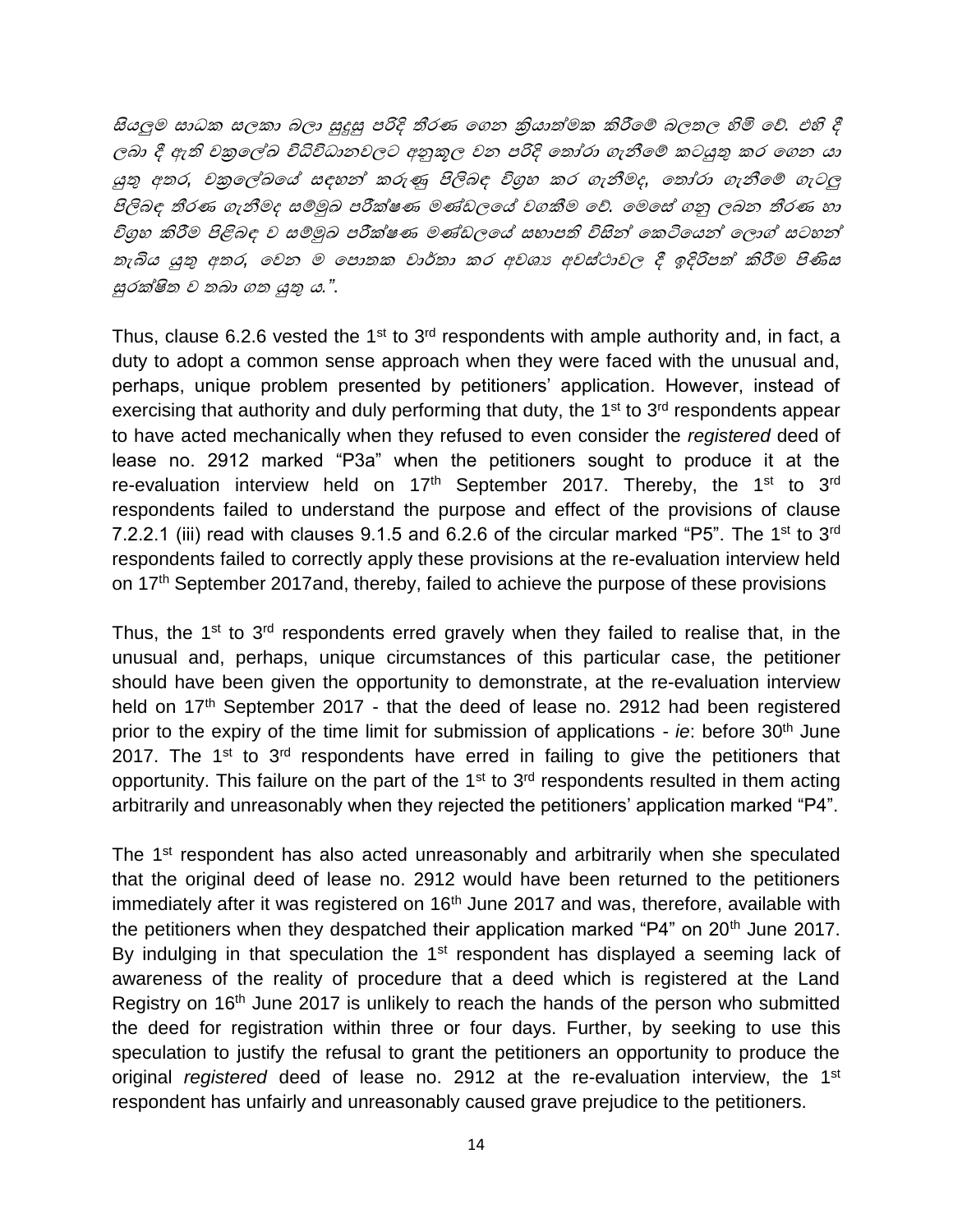The 6<sup>th</sup> respondent who chaired the Appeal Board which considered the petitioners' appeal has failed to correct the errors identified earlier. He seems to have simply gone along with the 1<sup>st</sup> respondent's erroneous decisions without duly performing the duty vested in the Appeals Board of correcting the errors and injustice visited on the petitioners by the  $1<sup>st</sup>$  to  $3<sup>rd</sup>$  respondents.

Next, the 1<sup>st</sup> respondent's contention that the documents marked "P6i" and "1R3" give rise to a *"serious doubt"* as to whether the petitioners reside at the address stated in the school application - *ie:* in the second floor of the multi-storied building bearing Assessment No. 26B, Fife Road, Colombo 05 - is without merit. It is clear that these documents relate to the address of the 1<sup>st</sup> petitioner's company named Pinnacle Technologies (Pvt) Ltd and not to the petitioners' residence. In any event, if the 1<sup>st</sup> respondent had a doubt regarding the *bona fides* of the petitioners' position that they resided at the premises bearing Assessment No. 26B, Fife Road, Colombo 05, the correct stage for her to investigate the truth of the petitioners' position was at a full and proper re-evaluation interview at which she asked the petitioners to clarify any doubts she may have had. Further, if the 3<sup>rd</sup> petitioner child was selected and named in the Temporary List and Provisional List, the inspection which is done to verify residence in terms of clause 9.3.3 of the circular marked "P5" would have ascertained whether or not the petitioners resided at the stated address. The 1<sup>st</sup> respondent was not entitled to use her alleged *"doubt"* to deny the petitioners the opportunity of a full and proper reevaluation interview on 17<sup>th</sup> September 2017 at which all documents submitted by the petitioners, including the *registered* deed of lease no. 2912, were examined.

The claim made in the  $1<sup>st</sup>$  respondent's affidavit that the present application is time barred is also without merit since the petition has been filed within one month of the inquiry into the petitioners' appeal and, further, within two weeks of the publication of the Final List. Learned Senior State Counsel, correctly, did not seek to press time bar before us.

For the aforesaid reasons, I hold that the  $1<sup>st</sup>$  to  $3<sup>rd</sup>$  and  $6<sup>th</sup>$  respondents violated the petitioners' fundamental rights under Article 12 (1) of the Constitution when they refused the petitioners' application to admit the  $3<sup>rd</sup>$  petitioner child to Grade 1 of Visakha Vidyalaya in 2018. The 1<sup>st</sup> and  $2^{nd}$  respondents are directed to admit the  $3^{rd}$  petitioner child to the appropriate Grade at Visakha Vidyalaya subject only to the 1<sup>st</sup> and 2<sup>nd</sup> respondents being entitled to first examine the original documents submitted with the petitioners' application marked "P4" and verify the authenticity of these documents. The 1<sup>st</sup> and 2<sup>nd</sup> respondents are directed to complete that process without delay upon submission of the original documents by the petitioners. In the event the  $1<sup>st</sup>$  and  $2<sup>nd</sup>$